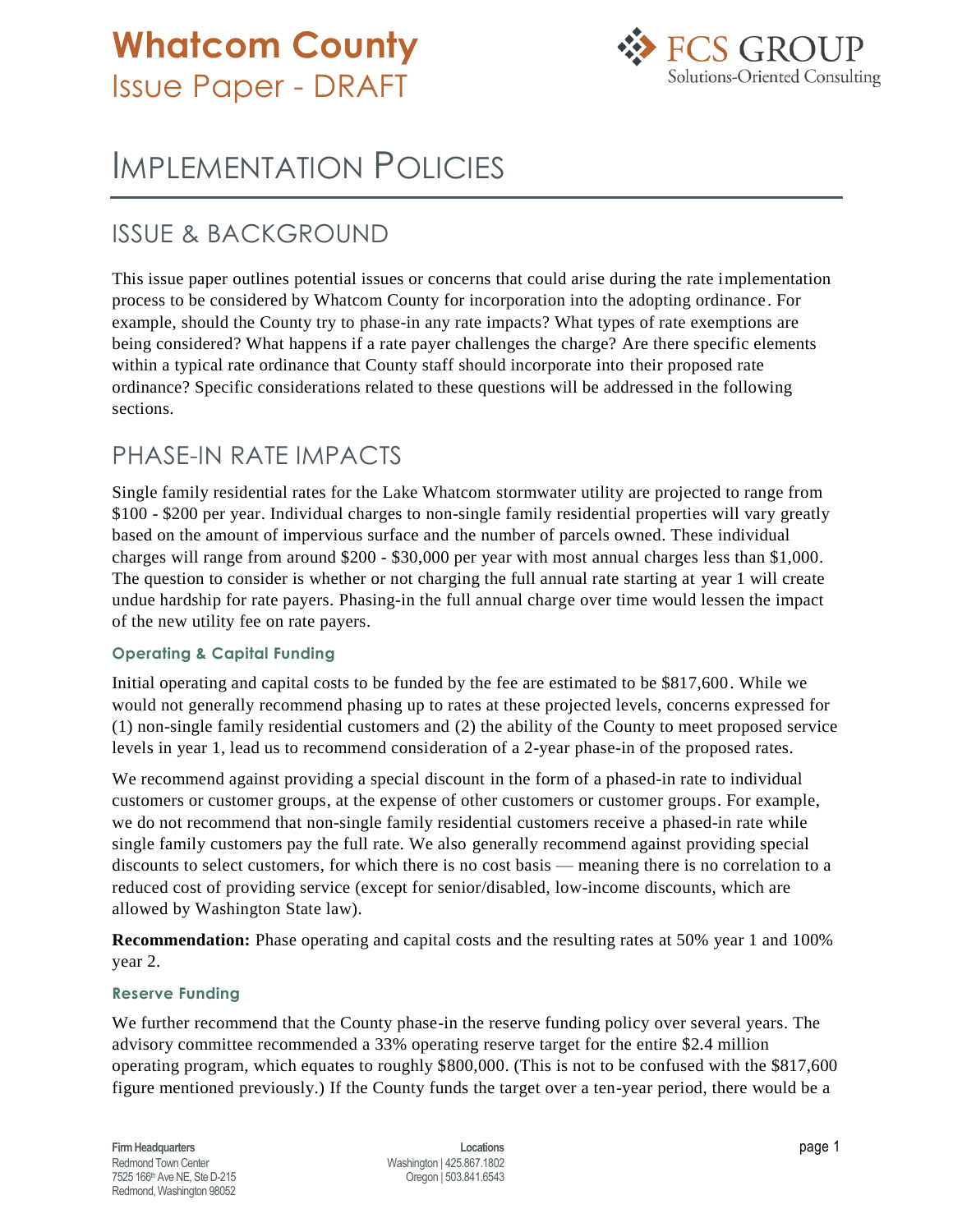rate impact of approximately 10% (\$80,000/year collected for ten years), while a five-year period would equate to a 20% rate impact during that time (\$160,000/year collected for five years).

**Recommendation:** Phase reserve funding at 10% per year.

### RATE EXEMPTIONS

Several rate exemptions are being considered as part of the funding study including:

- Forestland or timberland as defined by RCW 36.89.080: (3) Rates and charges authorized under this section may not be imposed on lands taxed as forestland under chapter 84.33 RCW or as timberland under chapter 84.34 RCW: required by State law.
- Senior/Disabled low-income parcel owners: allowed by State law. The senior/disabled exemption is recommended to be consistent with County policy and other stormwater fees within the county.
- Parcels protected from development that are preserved as native forest or are being actively restored to a native forest condition to improve water quality. This is consistent with Lake Whatcom Management Program goals and other Lake Whatcom Management Program areas (e.g., Lake Whatcom land preservation program).
- Private and public roads. The Environmental Protection Agency (EPA) defines stormwater systems to include public streets, which are used to convey runoff. Private streets are subject to similar development standards in the Watershed. In addition, the County Road Fund directly pays into the Stormwater Fund to address county road impacts on stormwater.

# RATE APPEALS PROCESS

Many authorizing ordinances contain language providing for rate appeals. Most contain the following or similar terms. If the property owner or person responsible for paying for the stormwater fee believes that an assigned fee is incorrect, such a person may request in writing that the fee be recomputed. However, filing of such a request does not extend the period for payment of the charge. Such requests shall be made within a specified time period, such as thirty days of the mailing of the billing in question. The property owner would have the burden of proving that the service charge adjustment should be granted.

Decisions on requests for fee adjustment would be made by the Public Works Director or his/her designee on information submitted by the applicant and by the Public Works Department within a specified time period, such as sixty days of the adjustment request, except when additional information is needed. The applicant would be notified in writing of the director's decision. If the applicant's request is denied by the director, the customer would be able to submit an appeal of the denial of the first appeal in writing to the Hearing Examiner. The Hearing Examiner would review appeals and base his/her decision on information provided by the customer and by Public Works staff or may review the property directly, in person. The Hearing Examiner's decision would be final.

If an adjustment is granted which reduces the service charge for the current year, the applicant would be refunded the amount overpaid in the current year. If the Public Works Director finds that a service charge bill has been undercharged, then either an amended bill would be issued which reflects the increase and service charge or the undercharged amount would be added to the next year's bill.